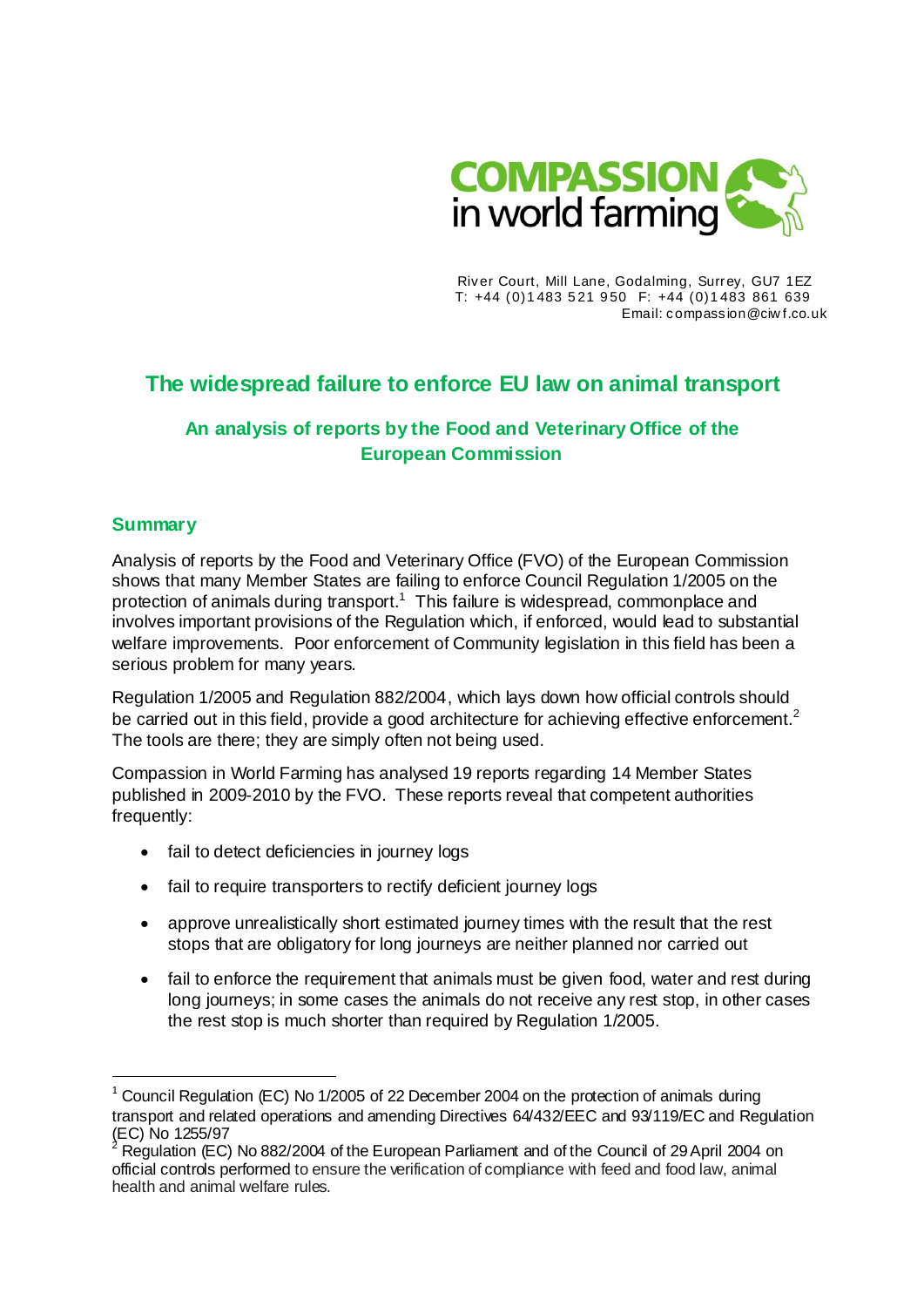- fail to enforce the provisions regarding minimum space allowances
- do not enforce the provisions requiring additional vehicle standards for journeys exceeding eight hours
- fail to enforce the prohibition on the transport of unfit animals.

In addition, the FVO reports show that many Member States fail to provide penalties that are effective, proportionate and dissuasive and do not have clear arrangements whereby Member States of transit or destination, when they find breaches of the law, report them to the Member State of departure so that it can take steps to prevent recurrence.

The FVO reports show that some Member States have taken positive steps to improve enforcement, e.g. the Czech Republic, Italy and Romania though serious problems remain even in these countries. Overall, however, it is clear from the FVO reports that very substantial improvements are needed in the level of enforcement of many Member States.

# **Key areas of poor enforcement**

# **Journey log deficiencies including approval of unrealistically short estimated journey times**

Officials in Member States of departure often do not properly check journey logs. Article 14(1)(a)(ii) of Regulation 1/2005 requires the competent authority to carry out appropriate checks to verify that the journey log "is realistic and indicates compliance with this Regulation". Article 14(1)(b) stipulates that when the outcome of these checks "is not satisfactory" the competent authority shall "require the organiser to change the arrangements for the intended long journey so that it complies with this Regulation".

The requirement to check that the journey log "is realistic" is crucial. Paragraphs 1.4 & 1.5 of Chapter V of Annex I to Regulation 1/2005 provide that after 24 hours of travel in the case of pigs and horses, after 29 hours of travel in the case of sheep and cattle and after 19 hours of travel in the case of unweaned animals "animals must be unloaded, fed and watered and be rested for at least 24 hours". Council Regulation (EC) No 1255/97 (as amended by Regulation 1/2005) requires this rest period to take place at an approved control post.

An essential aspect of the system established by the legislation is that the journey log must provide a realistic estimate of the journey time so that the competent authority is able to assess whether the animals must be unloaded at a control post for a 24 hour rest period.

Officials who check journey logs must satisfy themselves that (i) the estimated journey time is realistic and (ii) that a 24 hour rest stop at an approved control post is planned in cases where the journey will exceed 24 hours in the case of pigs and horses, 29 hours in the case of sheep and cattle and 19 hours in the case of unweaned animals.

Reports by the FVO show that:

- some Member States authorities accept journey logs with unrealistically short estimated journey times. As a result the rest stops that are obligatory for long journeys are neither planned nor carried out.
- important parts of the journey log are often left blank and, despite this, officials stamp the journey log as being satisfactory.
- in some cases no journey log at all is provided for journeys over eight hours.

Examples of these problems can be found in the following FVO reports: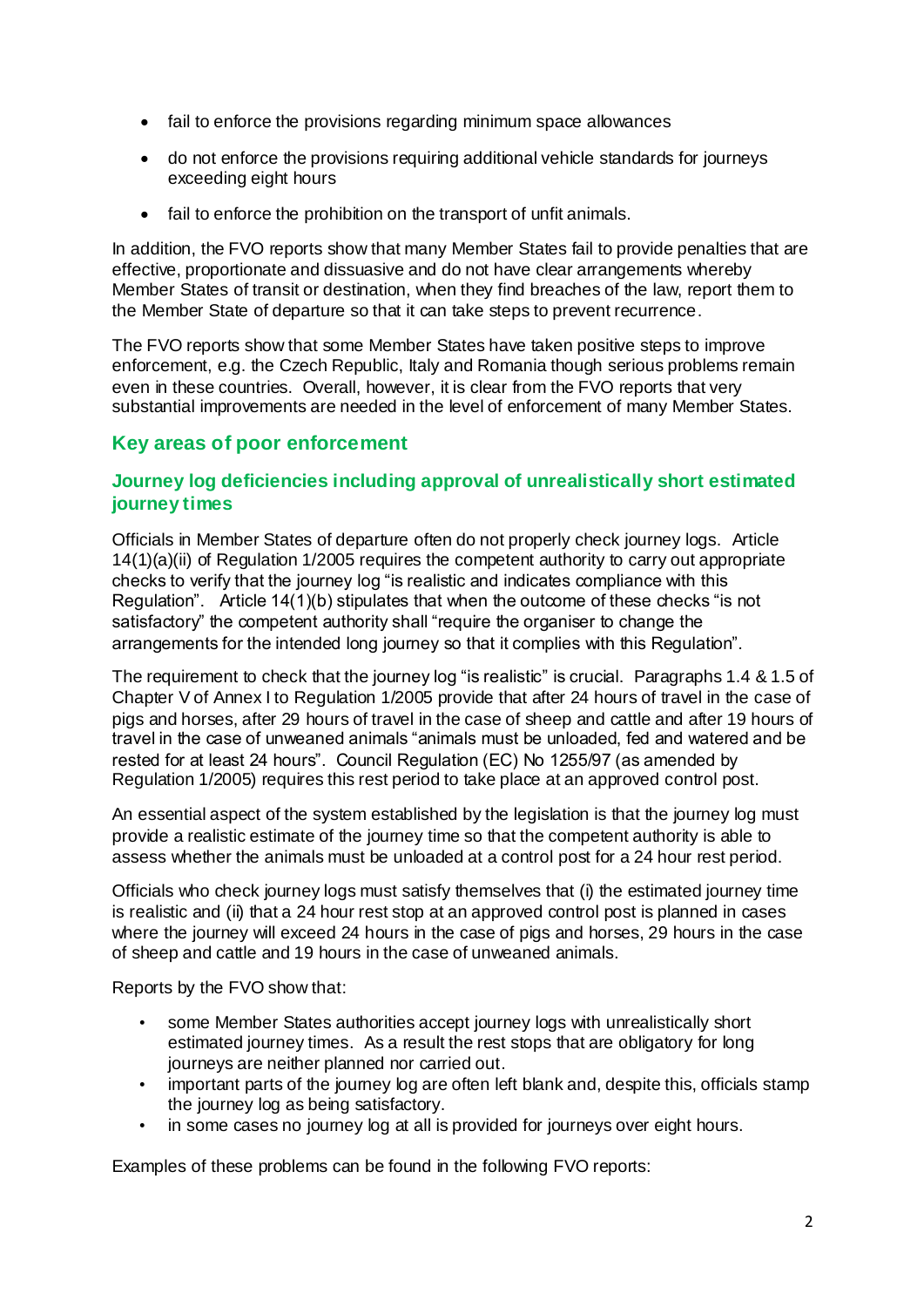# **FVO report on Spain, 2008**

The FVO reported that in both Aragon and Castilla y Leon all the journey logs reviewed by the FVO team were unsatisfactory. Journey logs were approved although not all the required information of section 1 had been filled in and even though the journey times indicated were unrealistic. On one occasion the actual journey took up to three times longer than indicated in the plan.

# **FVO report on Spain, 2009**

Officials who were responsible for the day to day control of journey logs were not sufficiently knowledgeable in assessing the feasibility of the journey logs.

The deficiencies reported by the FVO regarding Spain's failure to implement the provisions regarding journey logs are particularly serious. We are disturbed to learn from the FVO report that:

- In Extremadura, all five journey logs reviewed indicated that these had been approved by the CA even though the transporter had indicated unrealistic journey times. In particular two journey logs for transport to the south of Italy would have required an average speed of 107km/h to complete the journey in the time indicated.
- In Castilla y Leon the authorities did not take any action in cases where significant information was missing from journey logs.
- For transport of sheep from Castilla y Leon, two journey logs indicated unfeasible journey times. One was equivalent to an average driving speed of 135 km/h and the other 101 km/h, but these had still been approved by the competent authority (CA).
- Three out of four consignments of horses from Castilla y Leon which were reviewed by the FVO indicated unfeasible journey times.

The FVO concluded that control of journey logs continues to be poorly implemented. They stressed that CAs continue to approve journey logs for consignments of animals going on long distance transport despite completely unfeasible journey times being indicated by the transporters.

# **FVO report on Belgium, 2009**

In the assembly centre visited a number of journey logs examined from different countries were found to be "deficient, incomplete and unrealistic e.g. no times for departure or arrival stated and planned journey times indicated would have required speeds of approximately 115km/hour".

# **FVO report on Bulgaria, 2009**

In one region visited by the FVO checks on journey logs were not performed. Important details were missing and there were several inconsistencies in some of the journey logs examined by the FVO.

### **FVO report on Bulgaria, 2010**

Official checks on journey logs are insufficient to ensure compliance with Regulation 1/2005.

# **FVO report on France, 2009**

- For two out of three consignments of horses to Puglia and to Sicily from Ain district there were no journey logs, although the journeys were longer than eight hours.
- Authorities approve short estimated times for the transport of cattle and pigs to Sicily.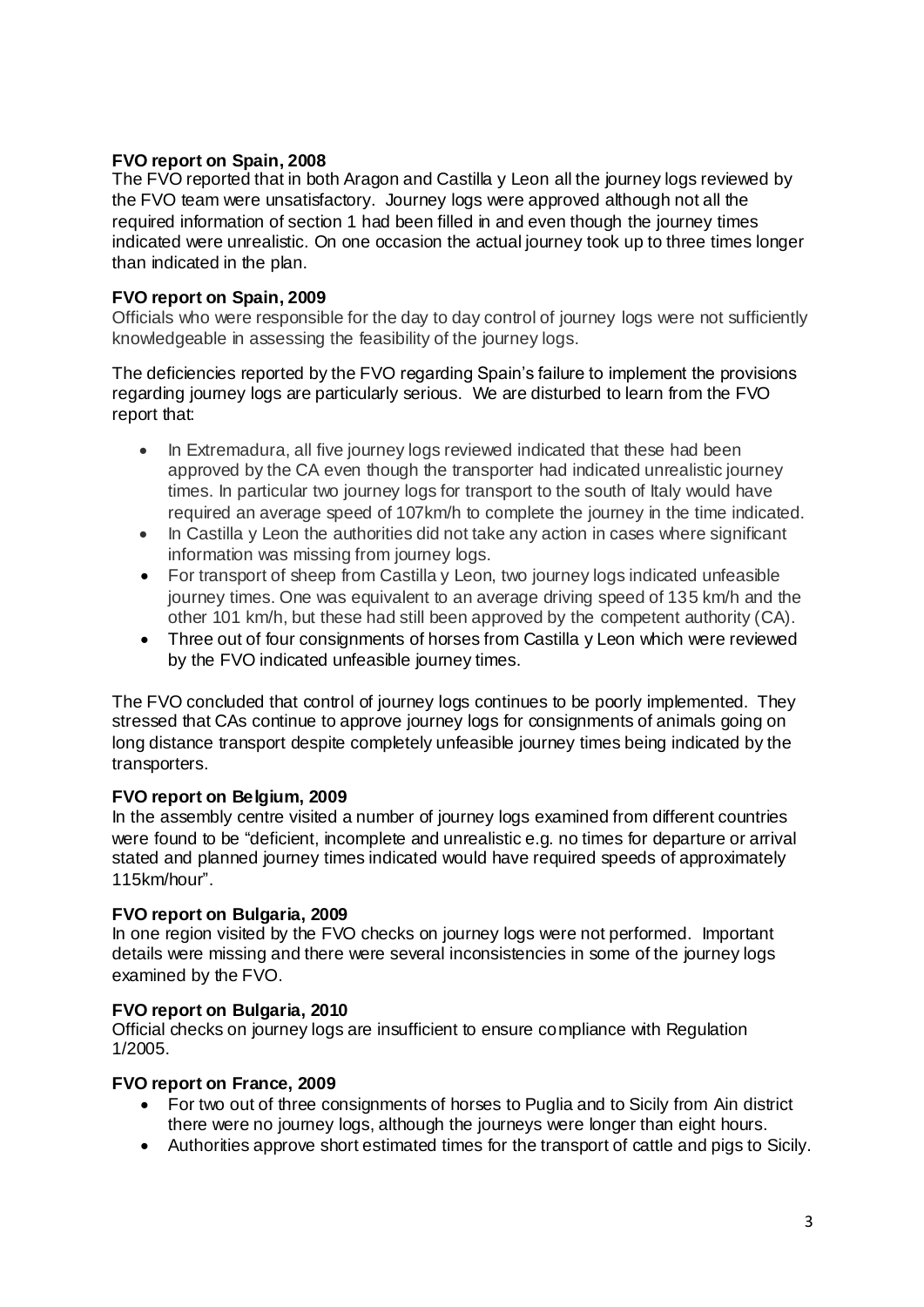- In one district a representative of the CA declared that they do not carry out checks on the journey logs.
- All the *Vétérinaires sanitaires* met by the FVO stated that they do not perform checks on journey logs.
- Eight journey logs for pigs checked in one district did not indicate in section 1 of the log the number of animals, the estimated total weight of the consignment and the total space provided.
- Eight journey logs concerning consignments of bovine animals from districts in the North-West of France to Greece, showed unrealistic journey times, incomplete planning and missing details.

### **FVO report on Lithuania, 2009**

"The FVO report states that "the officials reviewing journey logs had failed to ensure that they were realistic for the proposed journeys". The FVO noted that in certain cases returned journey logs stated that the journeys had in fact taken much longer to complete than the planned times; for example, pigs to Latvia were routinely transported for eight hours more than planned and calves to the Netherlands for eight hours over the planned time.

### **FVO report on Romania's horse trade, 2009**

The FVO found that Official Veterinarians were stamping journey logs as approved even when they were incomplete and inconsistent and when they failed to indicate an estimated journey time or when the estimated journey time was unrealistic.

### **FVO report on Romania, 2009**

The FVO reported that adequate training and guidance material had been provided by the central CA but that, despite this, checks on journey logs at the assembly centre visited by the FVO were not well documented and were inconsistent. The FVO concluded that "deficiencies with serious consequences were still present in the implementation of these controls [on transport] at county level".

The veterinarian at the assembly centre visited by the FVO was familiar with most of the requirements of Regulation 1/2005 relating to permitted journey times with the important omission of the requirement for a 24 hour resting stop at a control post for adult sheep travelling more than 29 hours. The FVO also stated that health certificates had been issued for transports of over 40 hours with no provision made to rest the animals as required by Regulation 1/2005.

### **FVO report on Romania, 2010**

Journey logs with incomplete information, such as the estimated total weight and the total space provided for the consignment, had been approved by the CA. Travel time feasibility was not checked and unrealistic journey times were approved.

### **FVO report on Italy, 2010**

Journey logs seen at a slaughterhouse in Lombardia had been incorrectly completed and were missing details of departure times, planning and rest stops. No enforcement action had been taken by the Official Veterinarian who had also signed section 3 of the journey logs as satisfactory.

The FVO reviewed the journey logs in three slaughterhouses in Sardinia accompanying consignments arriving from other Member States which had been judged as satisfactory by the CA. In 12 out of 16 cases the FVO found deficiencies in journey logs or journey times that had not been detected by the CA.

# **FVO report on Luxembourg, 2010**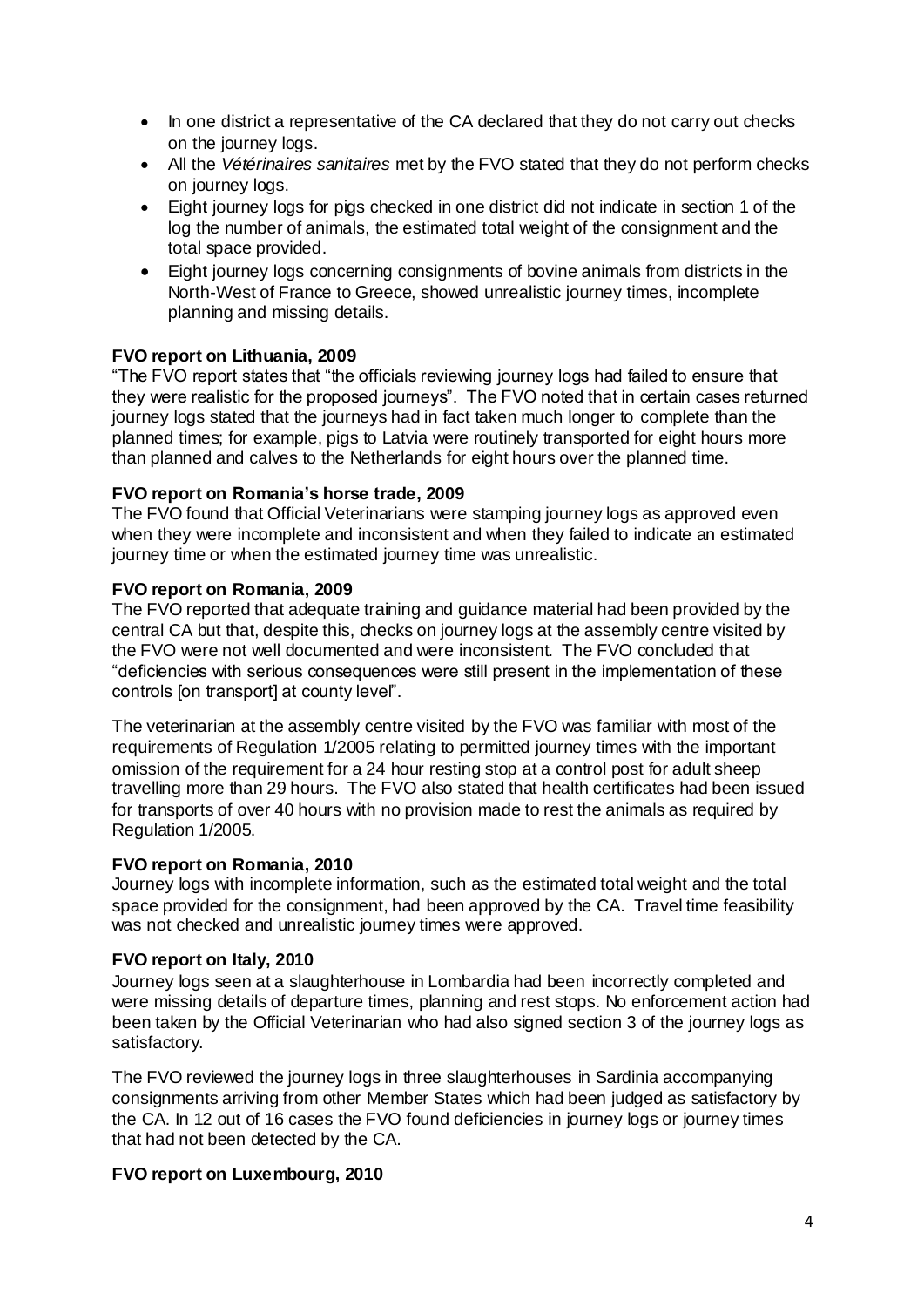In all six journey logs reviewed by the FVO team, section 1 was not fully completed and indicated unrealistic journey times, but the CA had accepted and stamped them.

# **FVO report on Poland, 2010**

Regarding transport of unweaned calves, a major deficiency persists in the inadequate checks at departure, in particular on the watering and feeding intervals, journey times and resting periods. The authorities approve unrealistically short estimated times for the transport of calves to Italy and Spain. In some cases there is no journey log at all. The FVO concluded that "journey times and resting periods for unweaned calves were not respected".

### **Failure to enforce the requirement that animals must be given food, water and rest during long journeys**

The FVO reports show that Member States often fail to enforce the requirement that animals must be given food, water and 24 hours rest after 24 hours travel in the case of pigs and horses, 28 hours travel in the case of cattle and sheep and 18 hours travel in the case of unweaned animals. In some cases no rest break at all is given; in other cases the rest break is much shorter than required by Regulation 1/2005.

The failure to give the legally required breaks for food, water and rest can arise because:

- the transporter gave an unrealistically short estimated journey time in the journey log and this was not detected by the CA, or
- an accurate estimated journey time was given and a 24 hour stop was planned in the journey log but in fact the vehicle did not stop at all for the 24 hour rest break or stopped but for less than the required 24 hours.

The reports cited above provide many examples of Member States accepting unrealistically short estimated journey times which results in animals not receiving the legally required breaks for food, water and rest. The following FVO reports also highlight the fact that these rest breaks are often not provided:

# **FVO report on Belgium, 2009**

Some consignments of calves which have completed long journeys from other Member States may get as little as one hour rest before being reloaded and sent on another journey.

# **FVO report on France, 2009**

Animals were rested for less than 24 hours in the case of 44 of the 55 consignments stopping at a French control post in the first eight months of 2008.

# **Unfit animals are frequently transported**

Chapter I of Annex I to Regulation 1/2005 prohibits the transport of unfit animals.

### **FVO report on Spain, 2008**

Checks at unloading, and actions taken subsequent to problems being detected, are still not sufficient to deter transporters from transporting unfit animals.

# **FVO report on Spain, 2009**

The FVO reported that:

 Cows with serious injuries had regularly been transported to a slaughterhouse in Castilla y Leon. The CA had not initiated any sanctions in relation to these infringements.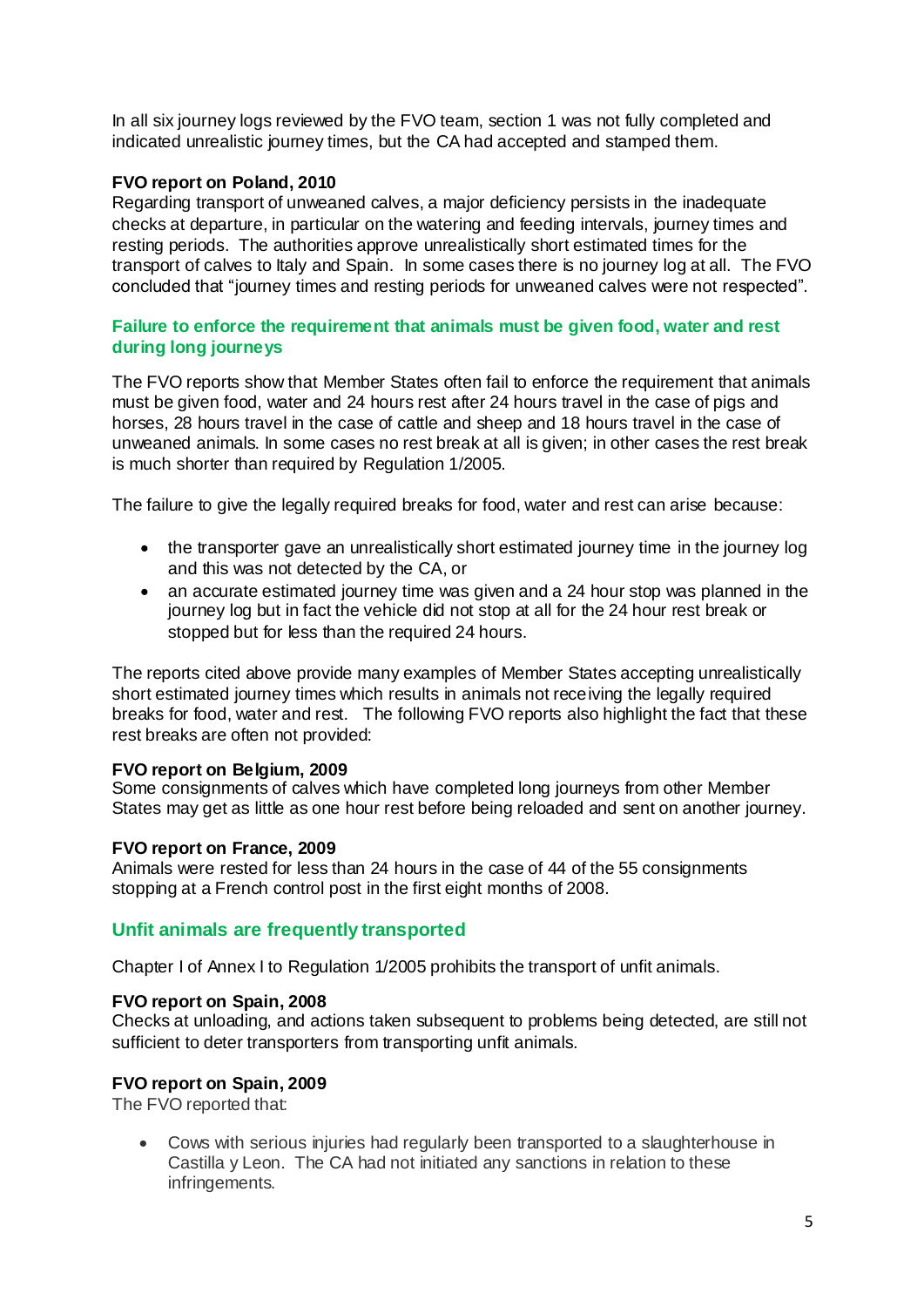• In Extremadura, an arthritic lamb was seen in one of the slaughterhouses visited and the Official Veterinarian indicated that it was common to have such lambs arriving at the slaughterhouse. The CA however had reported that they had detected no violations of animal welfare during transport in 2008. This is just one example of several indications in the FVO report of inaccurate reporting by the Spanish authorities.

The FVO concluded that:

- In Extremadura the CA has given insufficient attention to addressing the issue of the transport of unfit animals.
- The high numbers of cows with serious injuries which are transported for slaughter in Castilla y Leon represents a significant welfare problem.

### **FVO report on Bulgaria, 2009**

Animals that were not fit for the journey have been transported. Although it was a small number of animals, steps have not been taken to prevent further incidents.

### **FVO report on France, 2009**

It is clear from the FVO report that the transport of unfit animals to abattoirs continues to be a serious problem in France. The report concludes that the actions taken by France have been insufficient to address this recurrent problem.

#### **FVO France, 2010**

The FVO report concludes that the transport of unfit animals to slaughterhouses "is an enduring problem in France".

#### **FVO report on Portugal, 2009**

Unfit animals are being regularly transported to slaughter.

### **FVO report on Italy, 2010**

No enforcement action had been taken by AUSL (the Local Health Units) against private veterinarians who had signed false or misleading certificates stating that animals were fit to be transported when this was clearly not the case.

### **FVO Lithuania, 2010**

Unfit animals are being regularly transported to slaughter in breach of Regulation 1/2005 and this had not even been considered as a non-compliance by the veterinarians at the slaughterhouse visited by the FVO. None of the veterinary staff at that slaughterhouse had received any formal training on the requirements of Regulation 1/2005 nor did they know that the transport of unfit animals is in breach of the Regulation.

# **Failure to enforce the provisions requiring additional vehicle standards for journeys exceeding eight hours**

Chapter VI of Annex I to Regulation 1/2005 lays down additional vehicle standards for journeys exceeding eight hours.

### **FVO report on Spain, 2008**

In both Aragon and Castilla y Leon:

• the checklists for the inspection and approval of means of transport were based on repealed legislation and requirements introduced by Regulation 1/2005 were missing. In March 2008 the regional Aragon CA issued a note requiring the re-inspection of all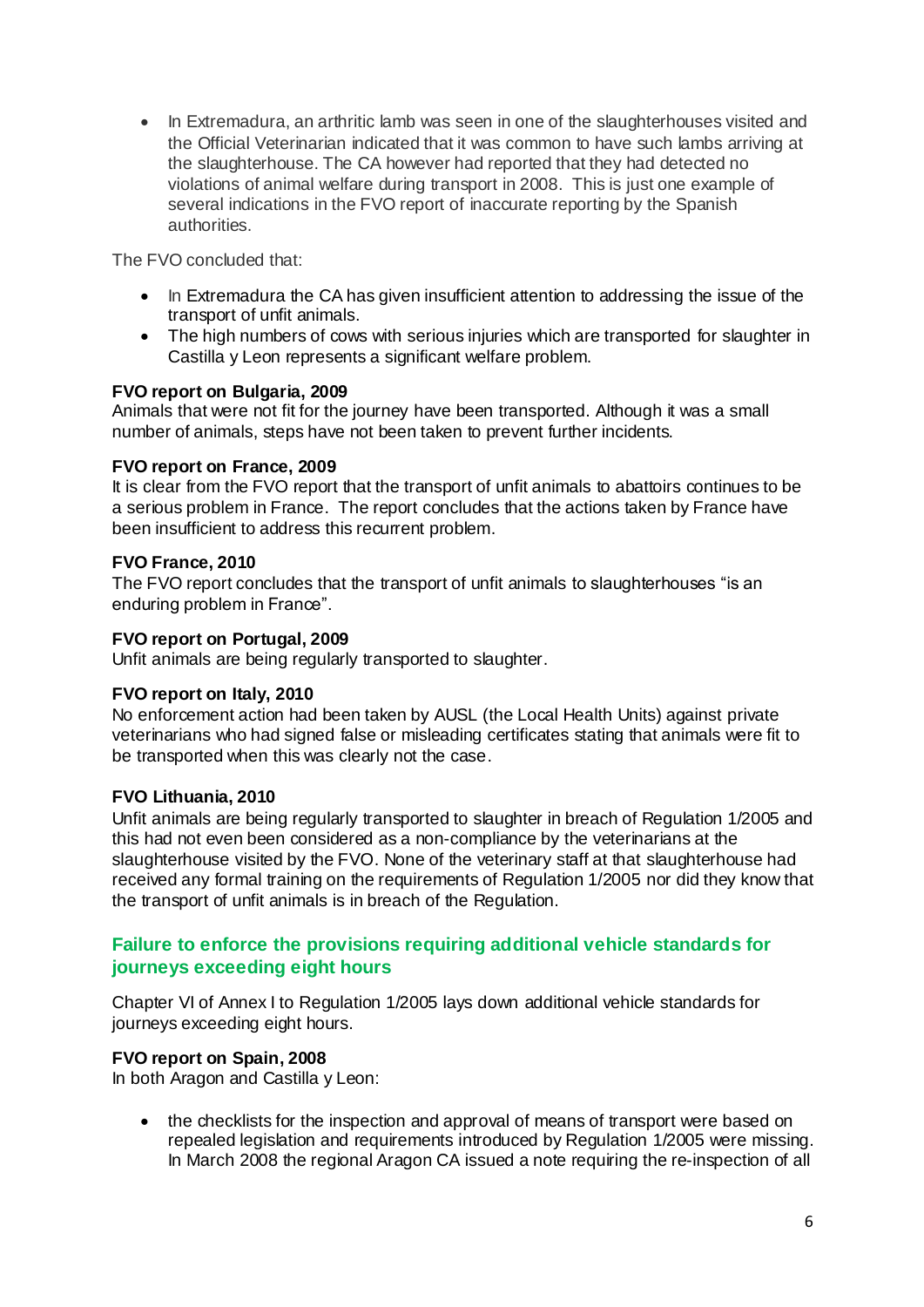means of transport to verify their compliance with Regulation 1/2005, but at the time of the FVO mission little progress had been made.

 The amount of space available for animals was overestimated on the approval certificates for the vehicles. The FVO stated that all of the certificates of approval granted by the CA indicated an unrealistic amount of space available for animals.

The FVO concluded that the provisions of Regulation 1/2005 on the approval of means of transport have not been satisfactorily implemented.

### **FVO report on Spain, 2009**

In both Castilla y Leon and Extramadura, the CA lacked the knowledge to assess the capacity of vehicles' ventilation systems.

#### **FVO report on Bulgaria, 2009**

Certain vehicles had been approved for long journeys even though they did not meet the Regulation's requirements for such vehicles. The approval certificates for a number of vehicles contained "inaccuracies and inconsistencies".

#### **FVO report on Bulgaria, 2010**

The system for approval of long distance means of transport is not effectively administered by the CA. As a result vehicles that do not meet the requirements for long journeys are approved for such journeys. Calves were transported in a vehicle which had a certificate of approval for long distance but it did not comply with the relevant requirements of Regulation 1/2005.

#### **FVO report on UK, 2009**

A CA official noted no deficiencies on two trucks even though the FVO team found that both trucks had no water in the tanks.

#### **FVO report on Poland, 2010**

The watering devices on the means of transport seen by the FVO were unsuitable for unweaned calves, and there was no equipment on board to feed the animals during the midjourney rest.

#### **FVO report on Romania, 2010**

A vehicle seen by the FVO was approved for long distance transport despite its failure to comply with a number of the requirements of Regulation 1/2005.

### **Permitted stocking density is often exceeded**

Chapter VII of Annex I to Regulation 1/2005 lays down minimum space allowances.

#### **FVO report on Spain, 2008**

The FVO reported overstocking of vehicles. In Aragon the CA had accepted a space allowance of 0.13  $m^2$  for lambs of 23 kg, whereas the minimum requirement in Regulation 1/2005 is between 0.20 to 0.30  $m^2$  depending on the conditions.

#### **FVO report on Spain, 2009**

The FVO reported that all four consignments of horses from Castilla y Leon which were reviewed by the FVO provided only half the minimum space allowance which should be provided.

#### **FVO report on Bulgaria, 2009**

Horses were transported on long journeys without respecting the requirements concerning minimum space allowances laid down in Regulation 1/2005.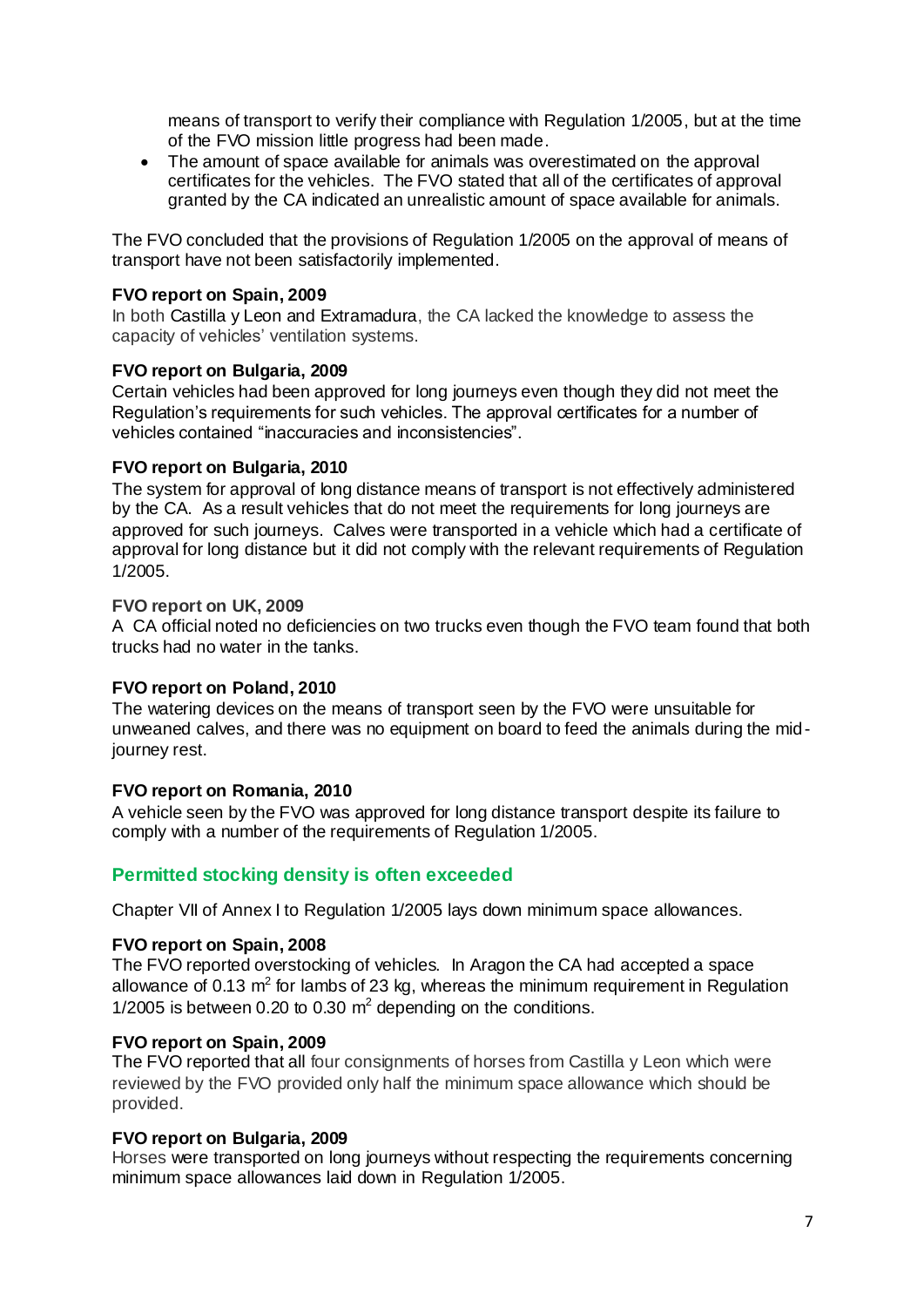# **Insufficient headroom**

Paragraph 1.2 of Chapter II of Annex 1 to Regulation 1/2005 provides that "Sufficient space shall be provided inside the animals' compartment and at each of its levels to ensure that there is adequate ventilation above the animals when they are in a naturally standing position, without on any account hindering their natural movement".

The provision of insufficient headroom is a common problem.

### **FVO report on Lithuania, 2009**

The competent authority took no action when bovine animals were transported with insufficient headroom - even though this had been repeatedly observed.

#### **FVO report on Czech Republic, 2010**

The CA did not ensure the provision of sufficient head space during the transport of unweaned calves; the back of several calves touched the ceiling.

### **FVO report on Romania, 2010**

The central CA did not provide any clarification on what is sufficient headspace to ensure that there is adequate ventilation when the animals are in a naturally standing position, as required by Regulation 1/2005.

### **Requirement to inform other competent authorities of infringements**

Article 26 of Regulation 1/2005 stipulates that, where a CA establishes an infringement, it must notify the CA that granted the authorisation to the transporter or the certificate of approval of the means of transport and, where appropriate, the CA that issued the driver's certificate of competence. Article 26 also provides that a CA of destination that finds that a journey took place in breach of the Regulation must notify without delay the CA of the place of departure. The purpose of these provisions is to enable the relevant CAs to take steps to prevent recurrence of similar breaches in future.

FVO reports show that these provisions are frequently ignored and that CAs which discover infringements often do not report them to the other relevant CAs as required by Article 26. Examples of these problems can be found in the following FVO reports:

#### **FVO report on Belgium, 2009**

Irregularities in a journey log accompanying a consignment of animals arriving at an assembly centre from another Member State had been noted by the CA but had not been communicated to the Member State of origin.

#### **FVO report on France, 2009**

- on a number of occasions France has failed to reply to requests for information by Italy
- a representative of one local CA visited by the FVO stated that when shortcomings concern transporters authorised in other Member States, no action is taken and no communication is sent to the relevant CA.
- In Isère district one joint check with the *Gendarmerie* was organised in 2007 and two in 2008. Out of 38 means of transport checked, 19 presented one or more non compliances (50%). Nine of them had been authorised in another Member State and ten in France. There was no evidence of any action taken, nor had the other Member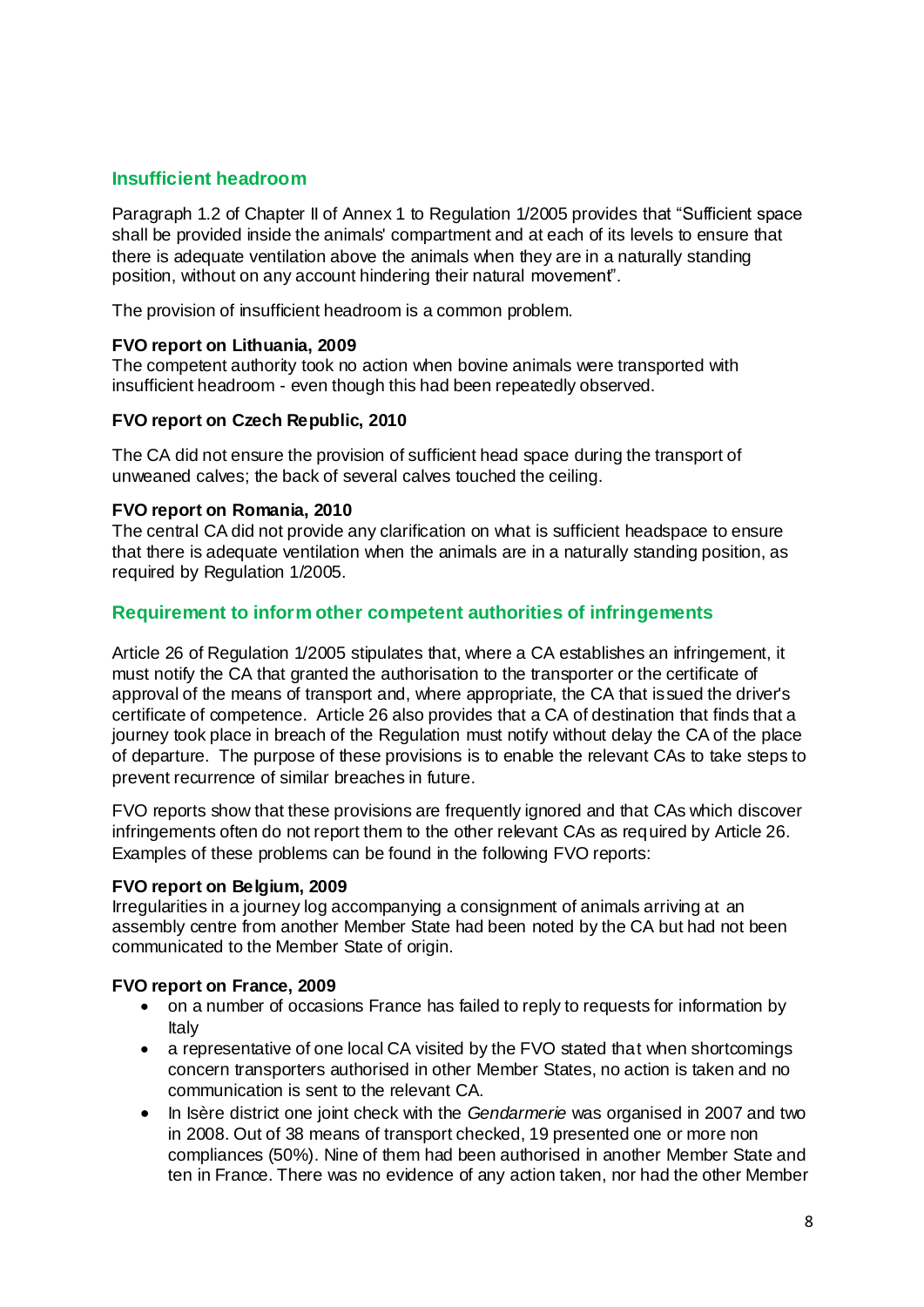States' CA been informed, contrary to the provisions of Article 26 of Regulation 1/2005.

### **FVO report on Romania, 2009**

All requests (nine) to Romania from other Member States in 2009 for follow up investigation of transport deficiencies had been conveyed to the County Animal Welfare Service by the national contact point but the counties had not responded to these requests for action.

### **FVO report on Spain, 2009**

There was inadequate follow-up of complaints from other Member States.

### **FVO report on Malta, 2010**

Most of the journey logs for consignments arriving from other Member States had not been properly filled in, and several indicated travel times which were not in compliance with Regulation 1/2005. No actions had been taken by the Official Veterinarian in Malta and these deficiencies were not reported to the country of departure.

### **Sanctions and enforcement actions**

Article 25 of Regulation 1/2005 stipulates that the penalties provided for infringements must be effective, proportionate and dissuasive. Article 54 of Regulation 882/2004 provides that when the CA identifies non-compliance with EU rules for the protection of animal welfare "it shall take action to ensure that the operator remedies the situation".

It is clear from the FVO reports that in some cases no penalties are imposed and that in other cases the penalties imposed are too low to be dissuasive. Moreover, some Member States have no effective powers to impose penalties on transporters from other Member States. Examples of these problems can be found in the following FVO reports:

### **FVO report on Hungary, 2008**

The FVO report states that "In relation to Animal Welfare, no enforcement action was taken in nearly all cases evaluated. Sometime corrective actions were requested but no proper follow up took place. The only exception concerned joint inspections carried out with the Police where sanctions were applied. Nevertheless the CA has no legal power to collect fines on the spot, meaning that in practice it is quite difficult to sanction foreign transporters".

### **FVO report on Bulgaria, 2009**

The amount of the fines that can be imposed is not effective, proportionate or dissuasive in relation to commercial transport of significant numbers of animals.

### **FVO report on Portugal, 2009**

Sanctions have not been effective to dissuade operators from transporting unfit animals.

### **FVO report on Romania's horse trade, 2009**

The FVO concluded that "Imposing sanctions remain a low priority for the CA on these issues as only one case resulted in a fine and the CA were unable to demonstrate that further legal measures had been taken. The fine was relatively low when compared with the amount of trade from this AC [assembly centre]".

### **FVO report on Spain, 2009**

Animal welfare infringements are invariably classified as light and/or fines are rarely dissuasive. Sanctioning procedures have only been used in limited circumstances and,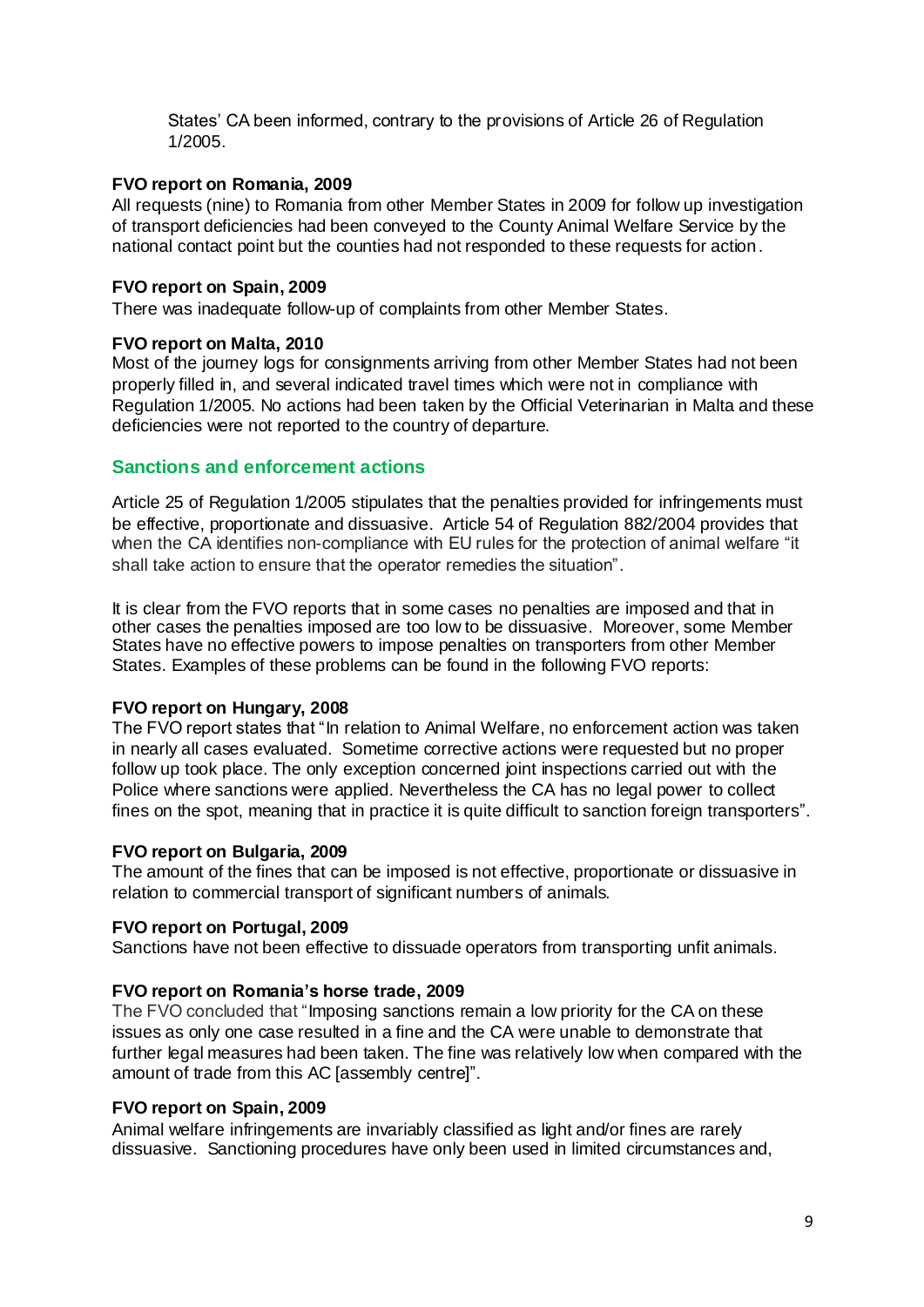because of the low levels of fines imposed, do not, in themselves, bring about corrective action.

In Castilla y Leon, the Provincial CA is responsible for issuing authorisations of transporters. The file for a particular transporter operating on long journeys included communications from the CAs in other Member States of previous infringements of the transport rules. There were four cases from 2005 which indicated that serious infringements had been detected in Italy and a fine of €3000 imposed in one of these cases. Three reports from Italy in 2007 indicated continuing infringements and there were six in 2008. Two cases of serious infringements in 2008 by the same transporter had been reported by the Slovenian CA. In October 2008 the Italian CA had informed the Spanish CAs of their intention to temporarily prohibit this transporter from transporting animals on its territory.

Despite these repeated infringements the CA issued an authorisation to this transporter contrary to Article 10(1)(c) of Regulation 1/2005 which prohibits the granting of an authorisation if serious offences concerning the protection of animals have been committed in the three previous years. The implications of subsequent offences had also not been considered by the CA in relation to the possibility of suspending or withdrawing the authorisation.

### **FVO report on France, 2010**

The long procedure for penalties, generally combined with relatively low fines leads to sanctions not being dissuasive despite the requirement in Article 55 of Regulation (EC) No 882/2004 that sanctions must be dissuasive. In one case a fine of just €135 was imposed for the transport of two unfit animals to a slaughterhouse.

### **FVO reports referred to in Compassion in World Farming's analysis**

**Belgium, 2009:** DG(SANCO) 2009-8255 - MR FINAL. Final report of a Specific Audit carried out in Belgium from 4 to 13 May 2009 in order to evaluate the implementation of rules on animal welfare in the context of a general audit.

**Bulgaria, 2009:** DG(SANCO) 2009-8263 - MR FINAL. Final report of a mission carried out in Bulgaria from 16 June to 24 June 2009 in order to evaluate the implementation of rules on the welfare of laying hens and the protection of animals during transport.

**Bulgaria, 2010:** DG(SANCO) 2010-8383 - MR FINAL. Final report of a Specific Audit carried out in Bulgaria from 26 to 30 April 2010 in order to evaluate the implementation of controls for animal welfare on farms and during transport in the context of a general audit.

**Czech Republic, 2010:** DG(SANCO) 2010-8384 - MR FINAL. Final report of a Specific Audit carried out in the Czech Republic from 01 to 10 June 2010 in order to evaluate the implementation of controls for animal welfare on farms and during transport in the context of a general audit.

**France, 2009:** DG(SANCO) 2009-8245 - MR FINAL. Final report of a mission carried out in France from 20 April to 24 April 2009 in order to evaluate the implementation of rules on the protection of animals during transport.

**France, 2010:** DG(SANCO) 2010-8390 - MR FINAL. Final report of a Specific Audit carried out in France from 01 to 12 February 2010 in order to evaluate the implementation of controls for animal welfare on farms and during transport in the context of a general audit.